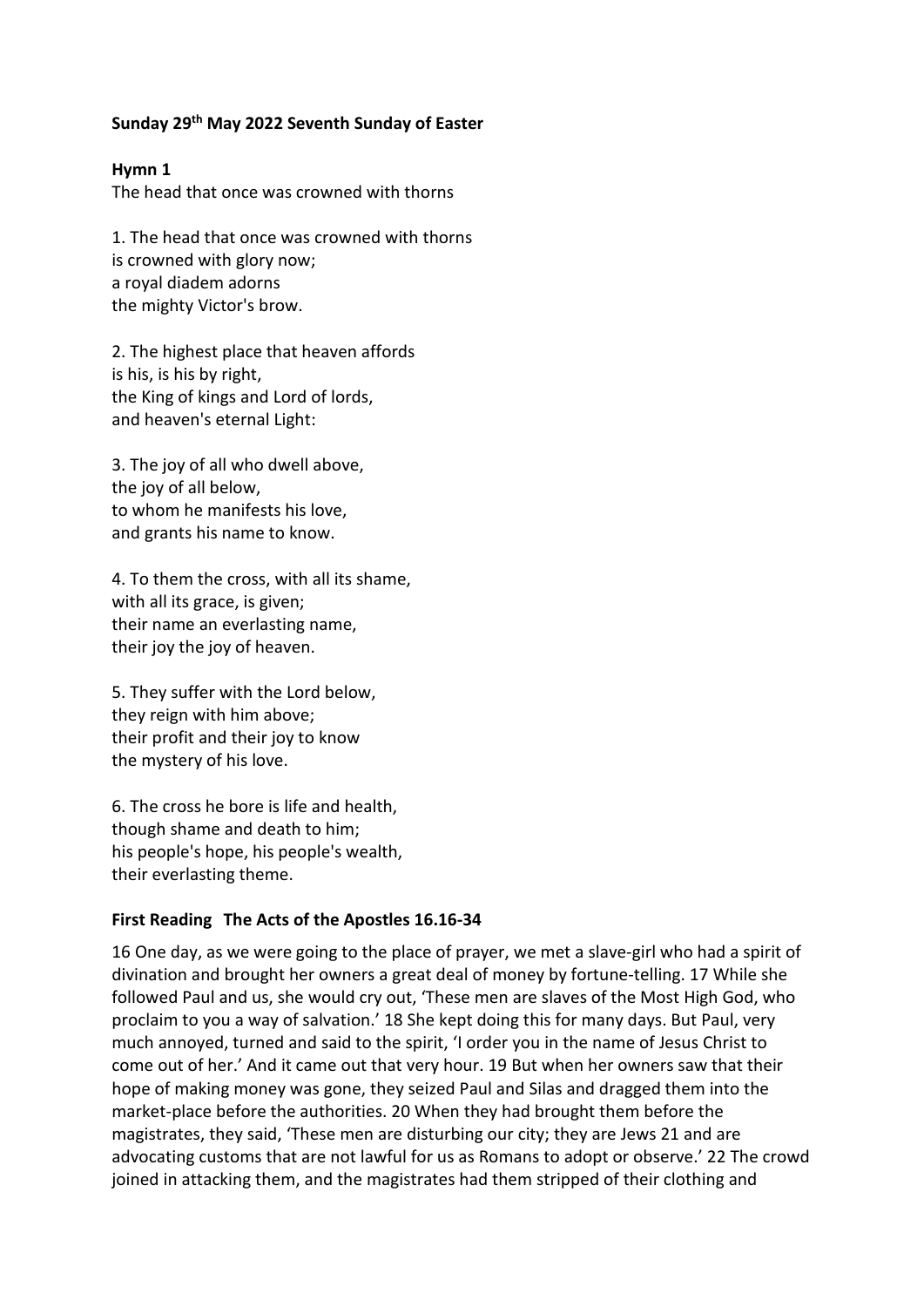ordered them to be beaten with rods. 23 After they had given them a severe flogging, they threw them into prison and ordered the jailer to keep them securely. 24 Following these instructions, he put them in the innermost cell and fastened their feet in the stocks. 25 About midnight Paul and Silas were praying and singing hymns to God, and the prisoners were listening to them. 26 Suddenly there was an earthquake, so violent that the foundations of the prison were shaken; and immediately all the doors were opened and everyone's chains were unfastened. 27 When the jailer woke up and saw the prison doors wide open, he drew his sword and was about to kill himself, since he supposed that the prisoners had escaped. 28 But Paul shouted in a loud voice, 'Do not harm yourself, for we are all here.' 29 The jailer called for lights, and rushing in, he fell down trembling before Paul and Silas. 30 Then he brought them outside and said, 'Sirs, what must I do to be saved?' 31 They answered, 'Believe on the Lord Jesus, and you will be saved, you and your household.' 32 They spoke the word of the Lord to him and to all who were in his house. 33 At the same hour of the night he took them and washed their wounds; then he and his entire family were baptized without delay. 34 He brought them up into the house and set food before them; and he and his entire household rejoiced that he had become a believer in God.

### **Psalm 97**

**<sup>1</sup>** The Lord is king; let the earth rejoice: let the multitude of islands be glad. **<sup>2</sup>** Clouds and darkness are round about him: righteousness and justice are the foundation of his throne. **<sup>3</sup>** Fire goes before him: and burns up his enemies on every side. **<sup>4</sup>** His lightnings light the world: the earth sees it and quakes. **<sup>5</sup>** The mountains melt like wax before his face: from before the face of the Lord of all the earth. **<sup>6</sup>** The heavens have proclaimed his righteousness: and all peoples have seen his glory. **<sup>7</sup>** They are ashamed, all those who serve idols and glory in mere nothings: all gods bow down before him. **<sup>8</sup>** Zion heard and was glad, and the daughters of Judah rejoiced: because of your judgements, O God. **<sup>9</sup>** For you, Lord, are most high over all the earth: you are exalted far above all gods. **<sup>10</sup>** The Lord loves those that hate evil: the Lord guards the life of the faithful, and delivers them from the hand of the ungodly. **<sup>11</sup>** Light dawns for the righteous: and joy for the true of heart. **<sup>12</sup>** Rejoice in the Lord, you righteous: and give thanks to his holy name.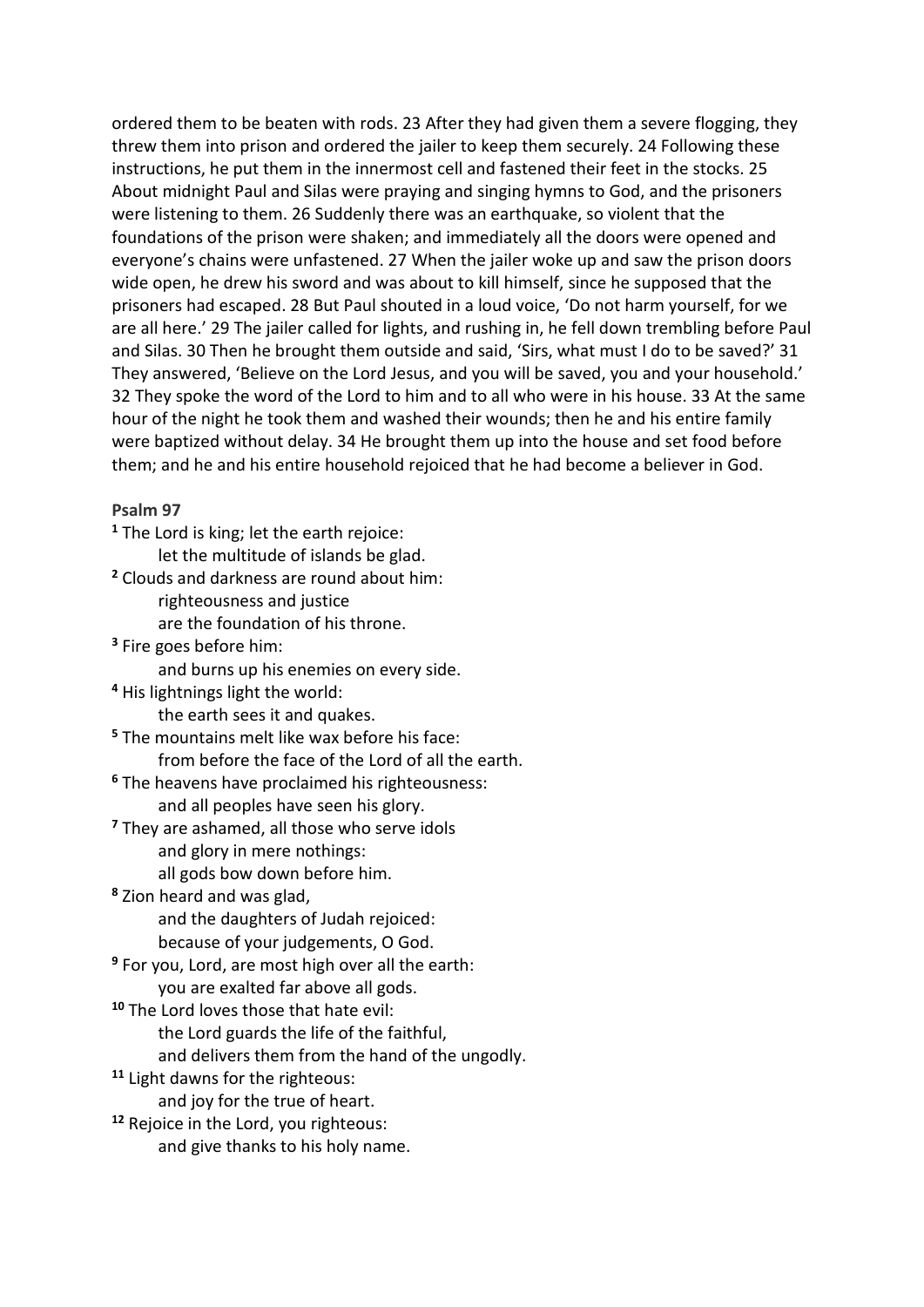# **Second Reading Revelation 22.12-22**

**<sup>12</sup>** 'See, I am coming soon; my reward is with me, to repay according to everyone's work. **<sup>13</sup>** I am the Alpha and the Omega, the first and the last, the beginning and the end.'

**<sup>14</sup>** Blessed are those who wash their robes, so that they will have the right to the tree of life and may enter the city by the gates.

**<sup>15</sup>** Outside are the dogs and sorcerers and fornicators and murderers and idolaters, and everyone who loves and practises falsehood.

**<sup>16</sup>** 'It is I, Jesus, who sent my angel to you with this testimony for the churches. I am the root and the descendant of David, the bright morning star.'

**<sup>17</sup>** The Spirit and the bride say, 'Come.'

And let everyone who hears say, 'Come.'

And let everyone who is thirsty come.

Let anyone who wishes take the water of life as a gift.

**<sup>18</sup>** I warn everyone who hears the words of the prophecy of this book: if anyone adds to them, God will add to that person the plagues described in this book;

**<sup>19</sup>** if anyone takes away from the words of the book of this prophecy, God will take away that person's share in the tree of life and in the holy city, which are described in this book. **<sup>20</sup>** The one who testifies to these things says, 'Surely I am coming soon.'Amen. Come, Lord Jesus!

**<sup>21</sup>** The grace of the Lord Jesus be with all the saints. Amen.

# *The Gospel* **according to John 17.20-26**

**<sup>20</sup>** 'I ask not only on behalf of these, but also on behalf of those who will believe in me through their word, **<sup>21</sup>** that they may all be one. As you, Father, are in me and I am in you, may they also be in us, so that the world may believe that you have sent me. **<sup>22</sup>** The glory that you have given me I have given them, so that they may be one, as we are one, **<sup>23</sup>** I in them and you in me, that they may become completely one, so that the world may know that you have sent me and have loved them even as you have loved me. **<sup>24</sup>** Father, I desire that those also, whom you have given me, may be with me where I am, to see my glory, which you have given me because you loved me before the foundation of the world. **<sup>25</sup>** 'Righteous Father, the world does not know you, but I know you; and these know that you have sent me. **<sup>26</sup>** I made your name known to them, and I will make it known, so that the love with which you have loved me may be in them, and I in them.'

### **Hymn 2**

Crown him with many crowns Crown Him with many crowns, The Lamb upon His throne; Hark! how the heavenly anthem drowns All music but its own! Awake, my soul, and sing Of Him who died for me, And hail Him as you chosen King Through all eternity.